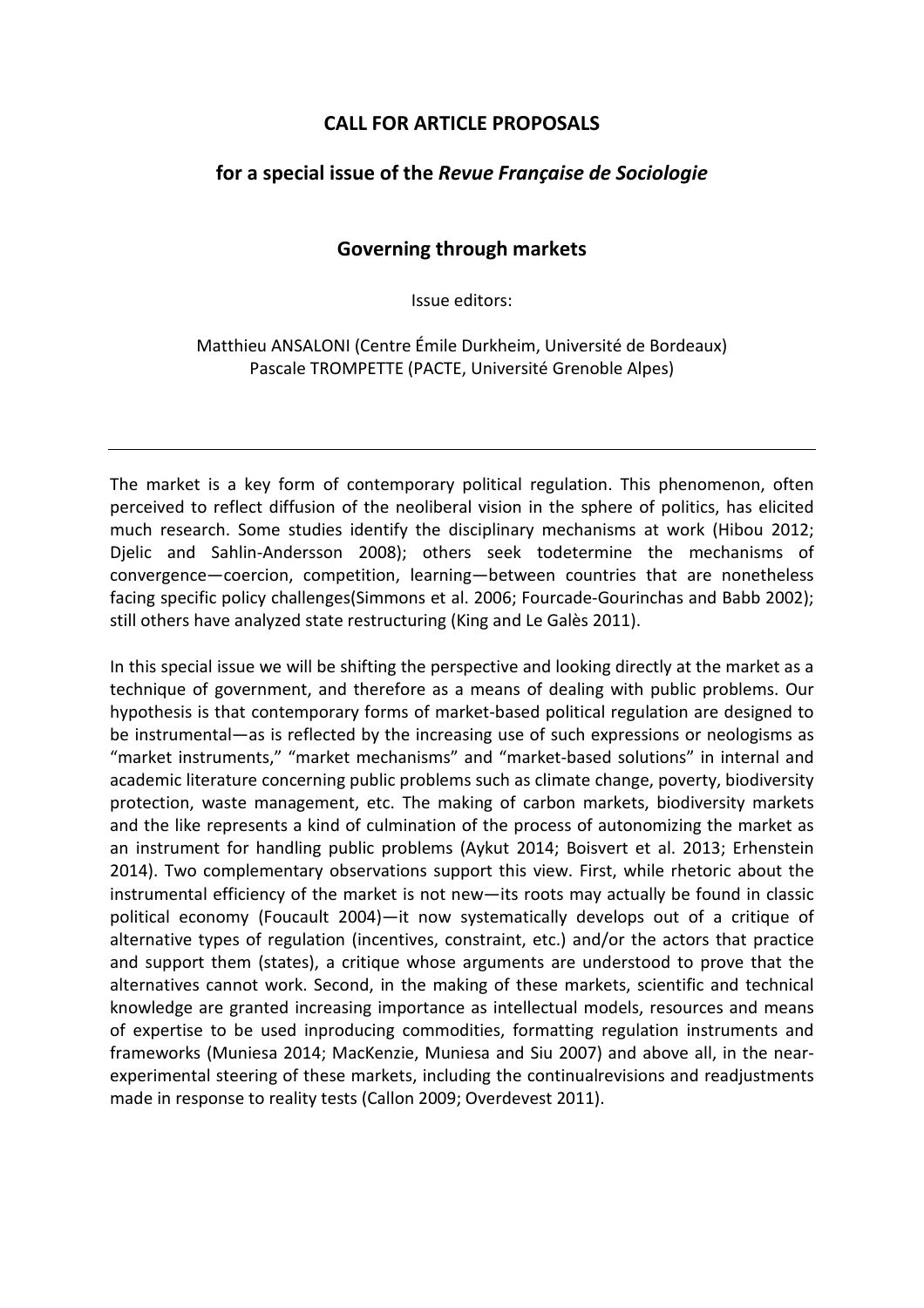Technicizing the debate in this way seems sufficient—without regard for political or moral considerations—to justify the extension of the market to areas that used to be reserved exclusivelyto state action and more generally to spheres traditionally understood to concern thepublic or common good (Steiner and Trespeuch 2014; Geiger et al. 2014).

This special issue will give priority to detailed empirical studies that analyze diverse uses of the market as an instrument for managing public problems at the transnational, national or local scale (externalization through competitive market making, privatization, public-private partnerships, market-based solutions). We lack studies that explore governance through markets on the basis of rigorous fieldwork and developconcrete analyses of actors, problematization and instrumentation (Halpern et al. 2014) and studies of the policy choices that shape the various forms through which such governance is practiced (Gingrich 2012). Theobjective is to offer deserved space to empirical understanding of governmentality problematics; i.e., to what is involved and at stake in "commoditizing" public goods allocation of property rights, price control (Mackenzie 2009), inproducing specific market structures and systems, in monitoring them when they turn out to have perverse effects or flaws or to create new externalities (Veal and Mouzas 2012), etc. Recent but historically contextualized empirical observations are particularly welcome. Knowledge of concrete markets will help us to develop generalizable analytic grids and thereby fuel both new and inclusive or cumulative theoretical discussion of the market as a technique of government.

> Matthieu Ansaloni Pascale Trompette

- Aykut, S., 2014, "Gouverner le climat, construire l'Europe: l'histoire de la création d'un marché du carbone (ETS)." *Critique internationale* 62(1): 39–55.
- Boisvert, V., Méral, P., Froger, G., 2013, "Market-Based Instruments for Ecosystem Services: Institutional Innovation or Renovation?" *Society & Natural Resources: An International Journal* 26(10): 1122–36.
- Callon, M., 2009, "Civilizing Markets: Carbon Trading Between in Vitro and in Vivo Experiments." *Accounting, Organizations and Society* 34(3): 535–48.
- Djelic, M.-L., Sahlin-Andersson, K., 2008, "Marketization: From Intellectual Agenda to Global Policy-Making." In M.-L. Djelic, K. Sahlin-Andersson, eds., *Transnational Governance. Institutional Dynamics of Regulation*, Cambridge: Cambridge University Press: 53–73.
- Foucault, M., 2004, *Naissance de la biopolitique: cours au Collège de France*, Paris: Gallimard.
- Fourcade-Gourinchas, M., Babb, S., 2002, "The Rebirth of the Liberal Creed: Paths to Neoliberalism in Four Countries." *American Journal of Sociology* 108(3): 533–79.
- Geiger, S., Harrison, D., Kjellberg, H., Mallard, A., eds., 2014, *Concerned Markets: Economic Ordering for Multiple Values*, Dublin: Edward Elgar Publishing.
- Gingrich, J.R., 2011, *Making Markets in the Welfare State: The Politics of Varying Market Reforms*, Cambridge: Cambridge University Press.
- Ehrenstein, V., 2014, *Géopolitique du carbone: l'action internationale pour le climat aux prises avec la déforestation tropicale*, PhD in Sociology, École nationale supérieure des Mines de Paris.